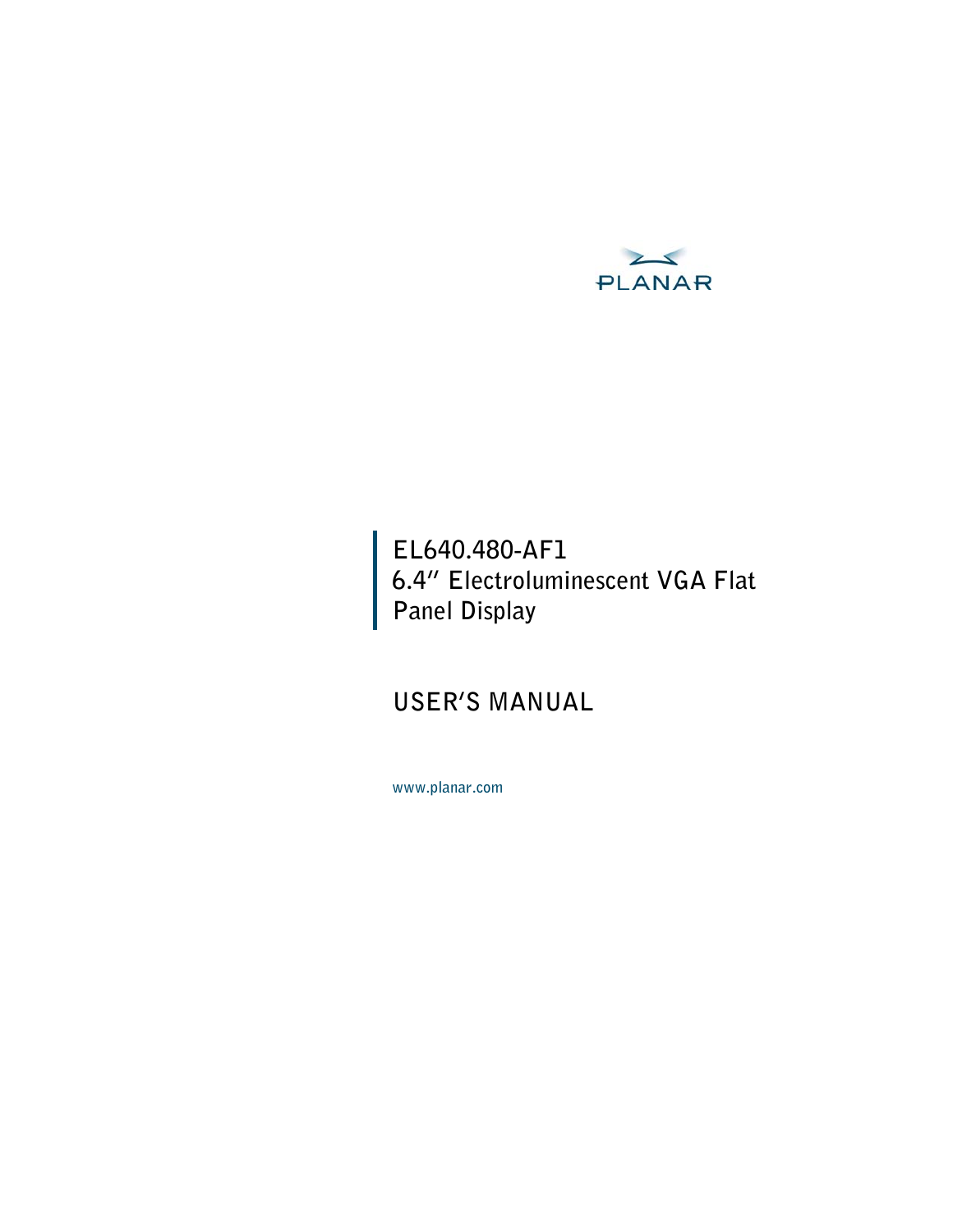#### Revision Control

| Date      | <b>Description</b>           |
|-----------|------------------------------|
| July 1997 | Document number OM502-00     |
| June 2004 | Document number 020-0349-00A |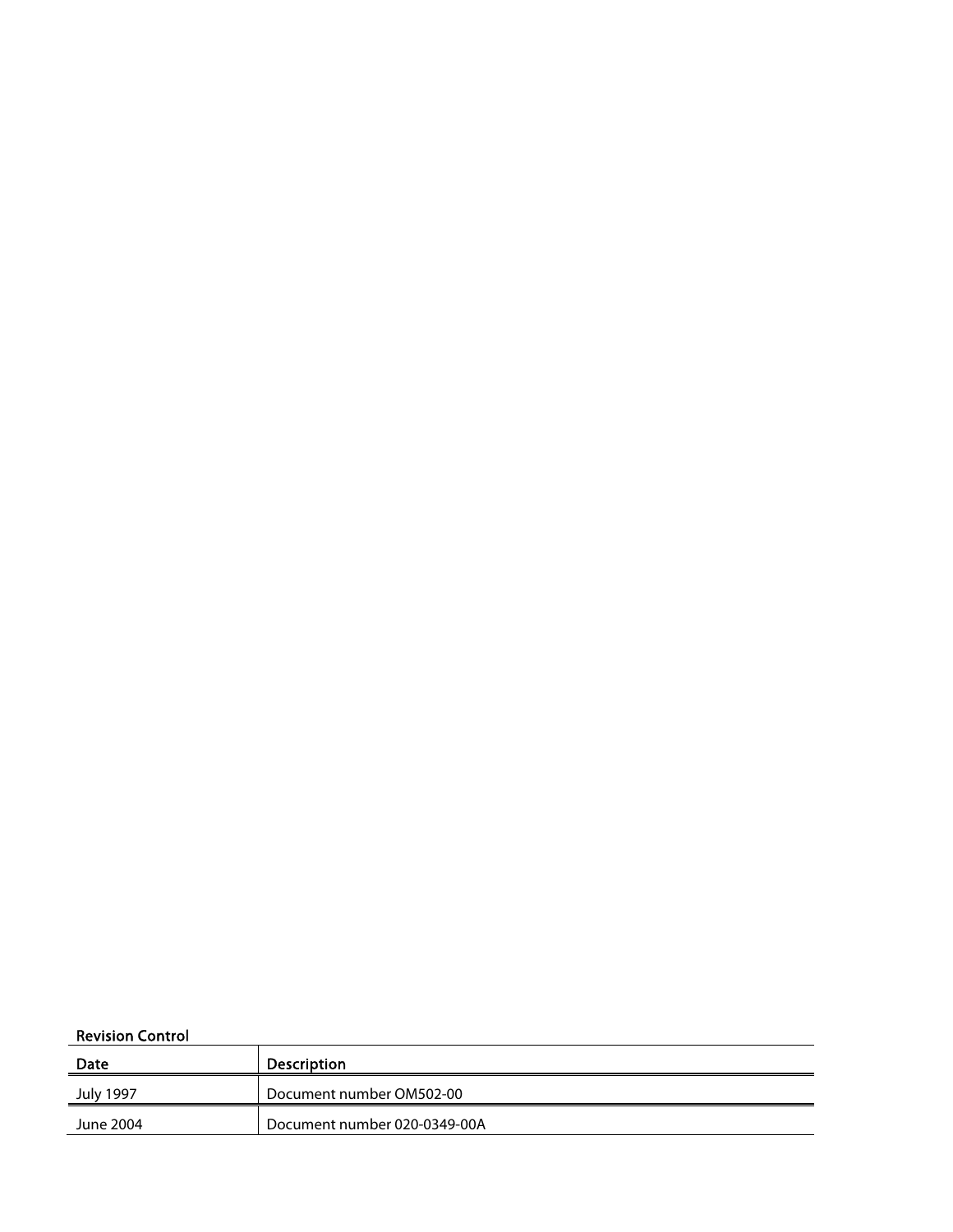# Contents

| <b>Figures</b> |  |
|----------------|--|
|                |  |
|                |  |
|                |  |
|                |  |
|                |  |
| <b>Tables</b>  |  |
|                |  |
|                |  |
|                |  |
|                |  |
|                |  |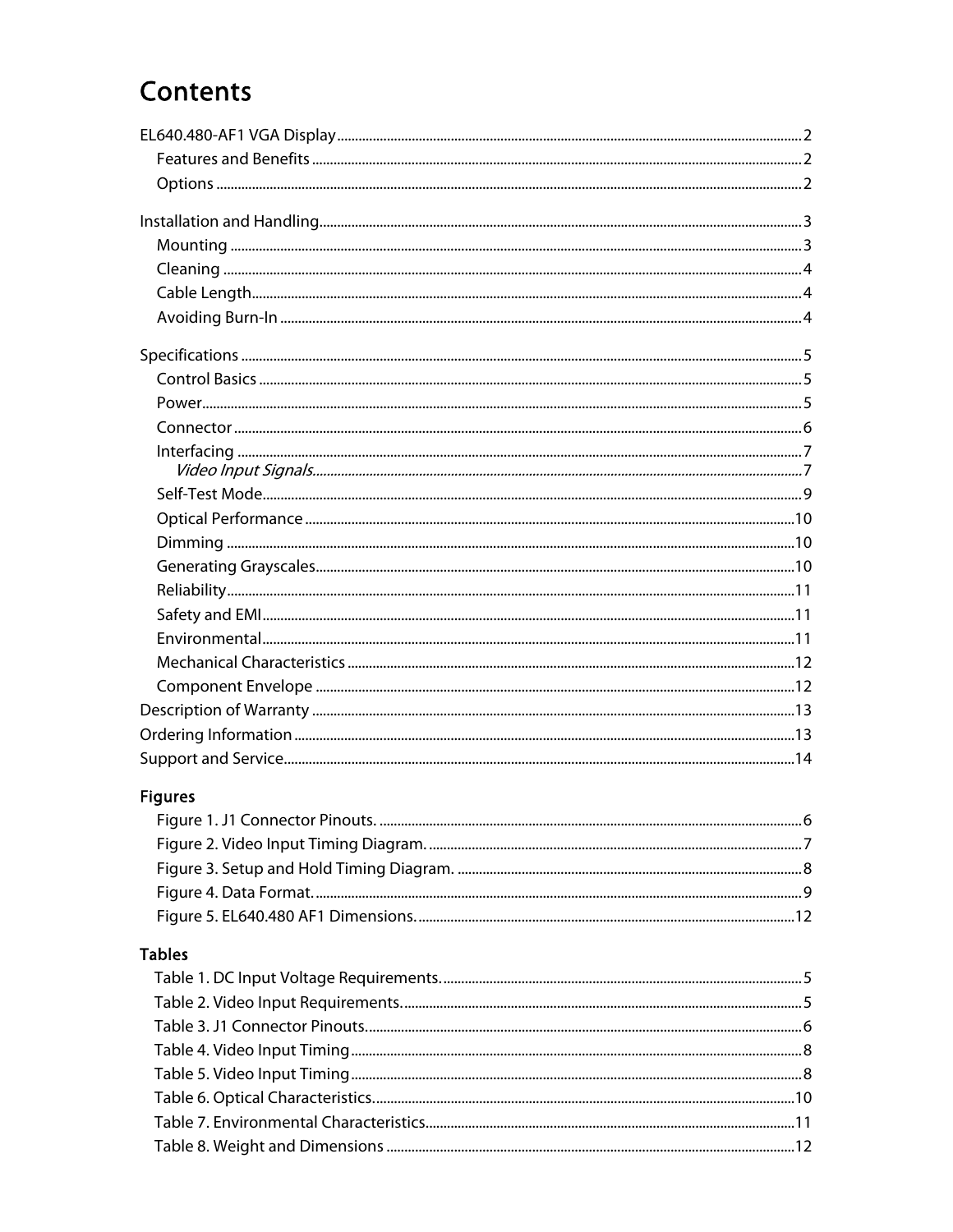# **EL640.480-AF1 VGA Display**

This manual describes the Planar ICEBrite EL640.480-AF1 display. This 6.4" diagonal VGA product offers designers an affordable and easily implemented path to dramatic visual improvements over passive LCDs.

Utilizing Planar's proprietary ICEBrite (Integrated Contrast and Brightness Enhancement) technology, this display excels in ambient light environments ranging from dark to nearly sunlight-bright. This technology achieves very high contrast and exceptionally clear images. This display utilizes a common 8 bit FPD-type interface compatible with most LCD video controller chips, making it easy to integrate and to replace existing LCD displays.

Through simple design and advanced manufacturing technologies, Planar's new VGA display family brings the visual performance and image quality of EL into cost-sensitive applications that have up to now been limited by the performance of LCD displays.

## Features and Benefits

- Excellent visual performance: High brightness and contrast Wide viewing angle
- Significant reduction in cost over previous EL technology
- Reliable, long operating life
- Extremely rugged and durable
- Low EMI emissions
- Rapid display response
- Low power design

## **Options**

Anti-glare and conformal coating options are available on this display.

The anti-glare option adds an anti-glare film to the front of the display to reduce specular reflections (see Application Note 135 for more information).

The conformal coating option adds a protective layer to the display for applications in which the display may be subjected to high humidity, dust, or salt mist (see Application Note 122 for more information).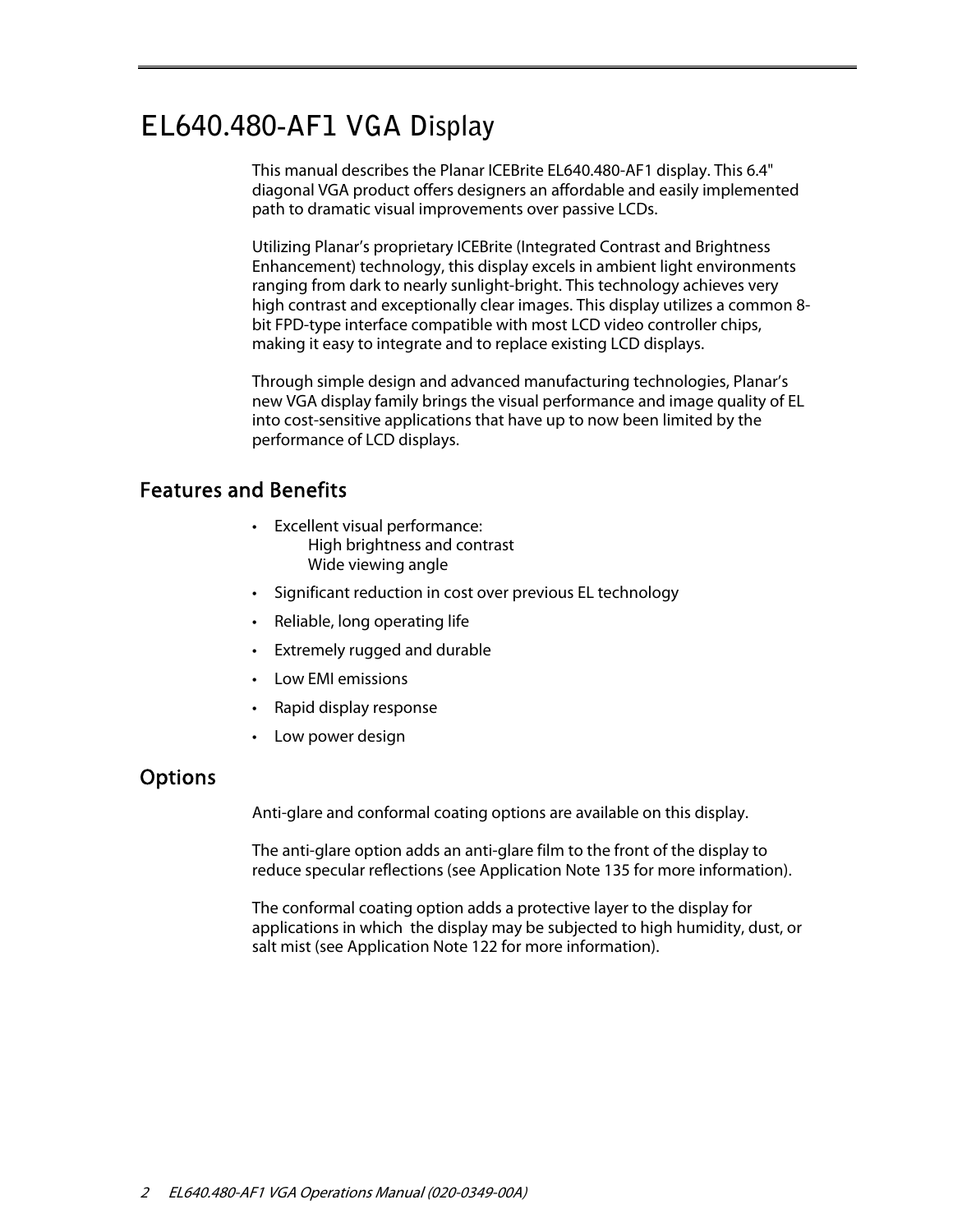# **Installation and Handling**

The mechanical package consists of the display panel and electronic circuit board adhesively bonded together and mounted in a plastic bezel. The bezel supplies the mounting ears and protects otherwise exposed leads. The display is made of glass material and must be handled with care.

CAUTION: The display uses CMOS and power MOSFET devices. These components are electrostatic sensitive. Unpack, assemble, and examine this assembly in a static-controlled area only. When shipping, use packing materials designed for protection of electrostatic-sensitive components.

Do not drop, bend or flex the display. Do not allow objects to strike the surface of the display

### Mounting

The AF1 display was designed to facilitate the mounting of optical treatments and touch screens on the viewing side of the display. To this end, the glass extends in front of the mounting bezel by approximately 0.5 mm (0.02") It is imperative that any mounting scheme apply uniform pressure across the glass at all times. Pressure applied only to the corners or edge of the glass is likely to cause breakage.

Mounting should be done using the mounting ears only. Use either metric M3 screws tightened to 350 Ncm maximum, or unified #4 screws tightened to 4.7 in/lb maximum.

CAUTION: Properly mounted, this display can withstand high shock loads and severe vibration in aggressive environments. However, the glass panel used in this display will break when subjected to bending stresses, high impact, or excessive loads.

To prevent injury in the event of glass breakage, a protective overlay should be used on the viewer side of the display.

WARNING: These products generate voltages capable of causing personal injury (high voltage up to 230  $V_{ac}$ ). Do not touch the display electronics during operation.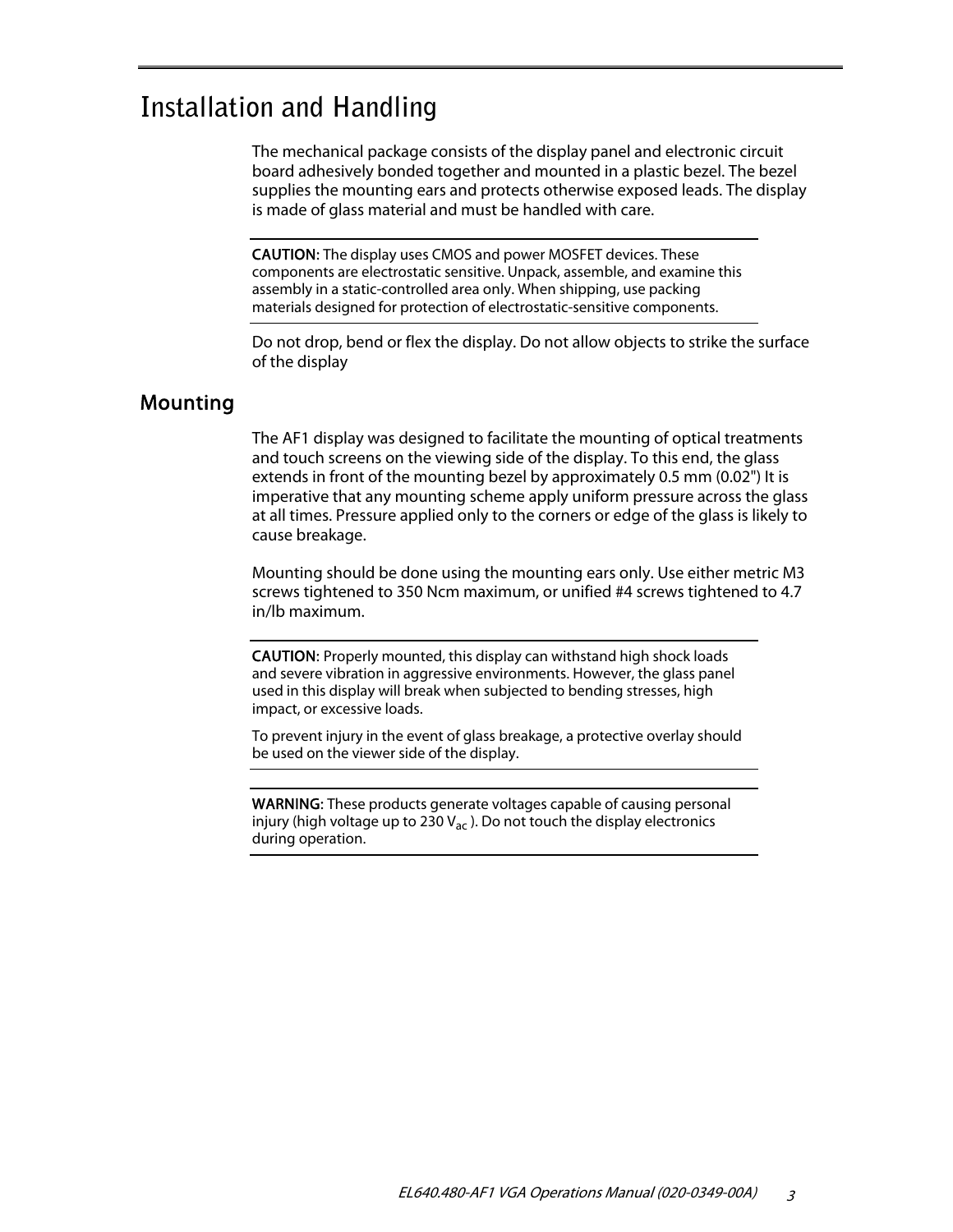## Cleaning

As with any glass or coated surface, care should be taken to minimize scratching. Clean the display glass with mild, water-based detergents only. Apply the cleaner sparingly to a soft cloth, then wipe the display. Disposable cleaning cloths are recommended to minimize the risk of inadvertently scratching the display with particles embedded in a re-used cloth.

The TAB (tape-automated bonding) leads between the electronics and the display glass are very sensitive to handling. When cleaning the edges of the display glass, special care should be taken not to damage the leads.

## Cable Length

Do not exceed the maximum cable length of 600 mm (24 in.). Longer cables may cause data transfer problems between the data transmitted and the display input connector. Excessive cable lengths can pick up unwanted EMI. There are third party products which allow this maximum cable length to be exceeded. Contact Planar Application Engineering for more information.

## Avoiding Burn-In

As with other light emitting displays, displaying fixed patterns on the screen can cause burn-in, where luminance variations can be noticed. Use a screen saver or image inversion to avoid causing burn-in on the display.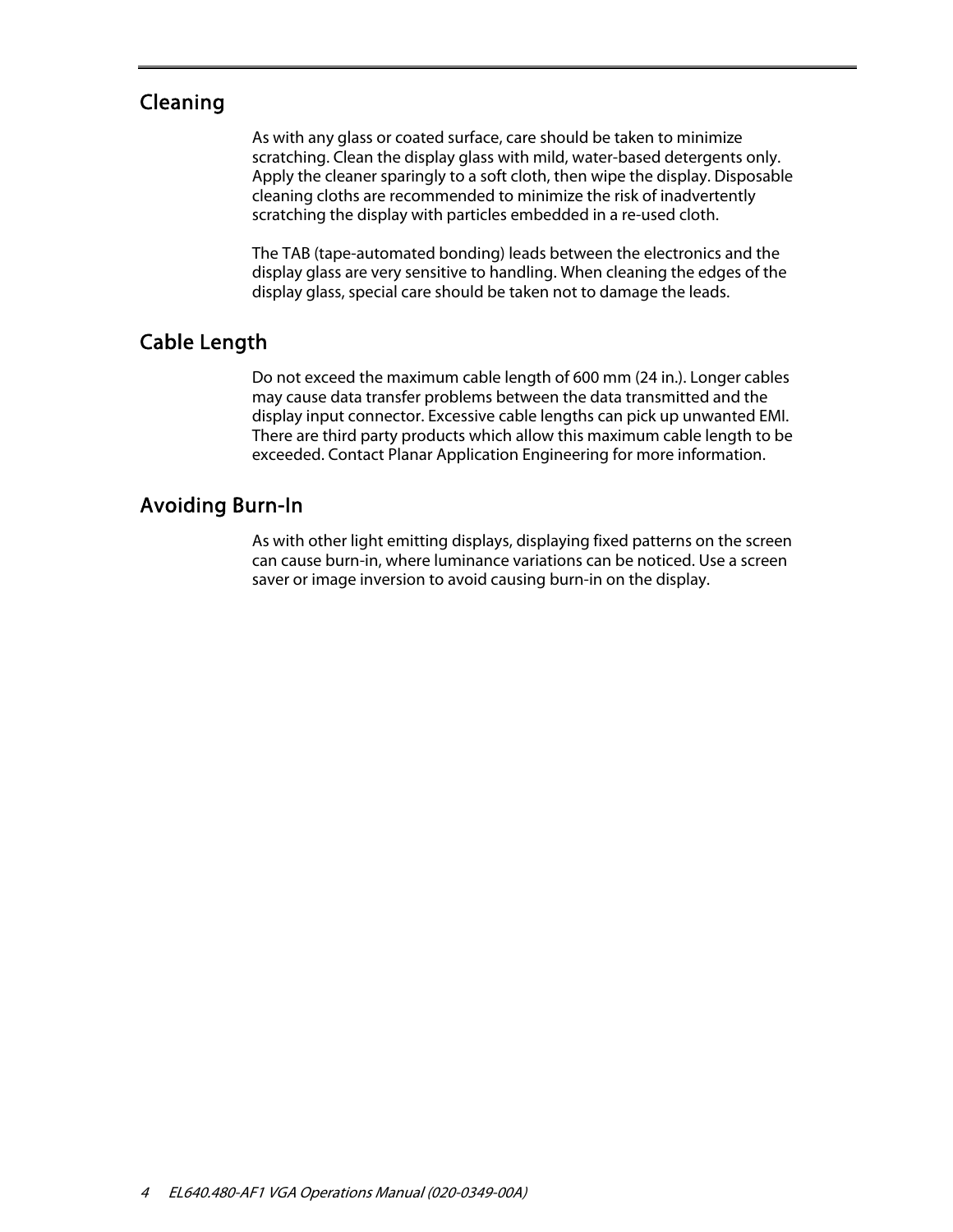# **Specifications**

# Control Basics

The EL panel is a matrix structure with column and row electrodes arranged in an X-Y formation. Light is emitted when an AC voltage of sufficient amplitude is applied at a row-column intersection. The display operation is based on the symmetric, line at a time data addressing scheme. Required operating voltages are provided by an integrated DC/DC converter.

Unless otherwise specified, performance characteristics are guaranteed when measured at  $25^{\circ}$ C.

### Power

The supply voltages are shown in Table 1. All internal high voltages are generated from the display supply voltage  $(V_H)$ . The logic supply voltage  $(V_L)$ should be present whenever video input signals or  $V_H$  is applied. The minimum and maximum specifications in this manual should be met, without exception, to ensure the long-term reliability of the display. Planar does not recommend operation of the display outside these specifications.

|               | AF <sub>1</sub> | <b>Notes</b>           |
|---------------|-----------------|------------------------|
| $V_{L}$       | $+5V \pm 5%$    | absolute max 7.0 V     |
| $V_{H}$       | $+12V \pm 10%$  | absolute max 15 V      |
| $I_L$ , max   | 75 mA           | @ $V_1 = +5 V$         |
| $I_{H}$ , max | .7 A            | @ $V_H$ = +12 V        |
| Ptyp, 120 Hz  | 4.5 W           | 3840 'E' characters    |
| Pmax, 120 Hz  | 8.4 W           | 50/50 2x2 checkerboard |
|               |                 |                        |

Table 1. DC Input Voltage Requirements.

CAUTION: Absolute maximum ratings are those values beyond which damage to the device may occur.

#### Table 2. Video Input Requirements.

| <b>Description</b>        | Min | Max | <b>Units</b> | <b>Notes</b>                                      |
|---------------------------|-----|-----|--------------|---------------------------------------------------|
| Video logic high voltage  | 3.9 | 5.0 | ٧            | All input thresholds are CMOS                     |
| Video logic low voltage   | 0   | 0.9 | ٧            | Video lines have 100 $\Omega$ series<br>resistors |
| Video logic input current |     | ±10 | μA           |                                                   |

**CAUTION:** There is no overcurrent protection on either the V $H$  or V<sub>L</sub> inputs to protect against catastrophic faults. Planar recommends the use of a series fuse on the 12 volt supply. A general guideline is to rate the fuse at 1.8 to 2 times the display maximum current rating.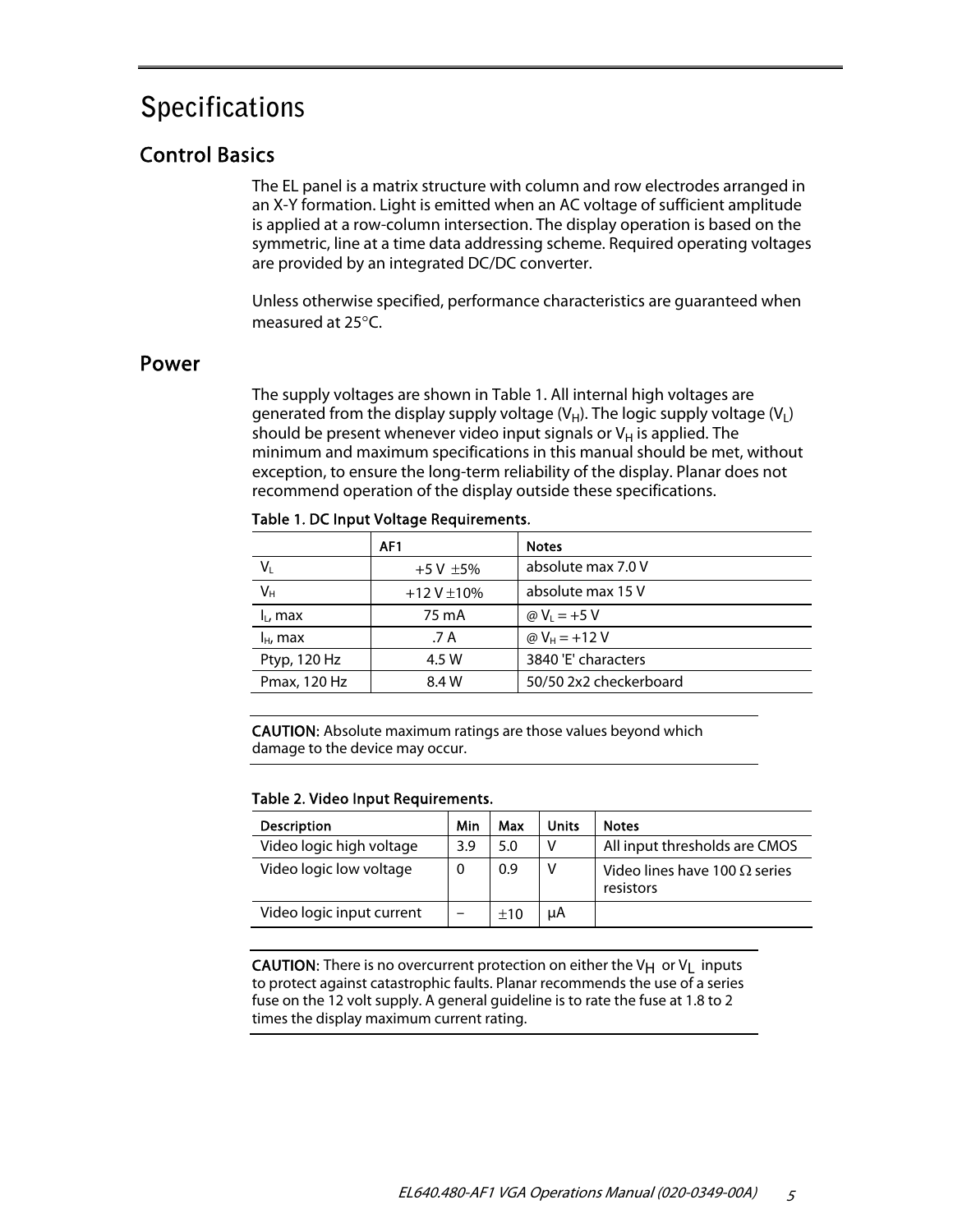## Connector

The display has a single connector, J1 20-pin, 2mm pitch (Figure 1).



#### Figure 1. J1 Connector Pinouts.

The display uses the Samtec STMM-110-01-T-D or equivalent connector matching the pinouts in Table 3. The mating connector is in the Samtec TCSD family of cable strips. The proper connector, user-specified cable length, and connector configuration are supplied as a single unit from Samtec. Consult your Samtec representative (1 800-SAMTEC9) for the cable/connector options.

| Pin            | Signal          | Description          | Pin            | Signal          | <b>Description</b> |
|----------------|-----------------|----------------------|----------------|-----------------|--------------------|
| 1              | UD <sub>1</sub> | Video data (upper)   | $\overline{2}$ | UD <sub>0</sub> | Video data (upper) |
| 3              | UD <sub>3</sub> | Video data (upper)   | 4              | UD <sub>2</sub> | Video data (upper) |
| 5              | LD1             | Video data (lower)   | 6              | LD <sub>0</sub> | Video data (lower) |
| $\overline{7}$ | LD <sub>3</sub> | Video data (lower)   | 8              | LD <sub>2</sub> | Video data (lower) |
| 9              | CP <sub>2</sub> | Data input clock     | 10             | <b>GND</b>      | Ground             |
| 11             | CP <sub>1</sub> | Input data latch     | 12             | <b>GND</b>      | Ground             |
| 13             | S.              | Scan start-up signal | 14             | <b>GND</b>      | Ground             |
| 15             | <b>GND</b>      | Ground               | 16             | <b>GND</b>      | Ground             |
| 17             | V∟              | +5 V Power           | 18             | $V_{L}$         | +5 V Power         |
| 19             | $V_{H}$         | +12 V Power          | 20             | Vн              | +12 V Power        |

Table 3. J1 Connector Pinouts.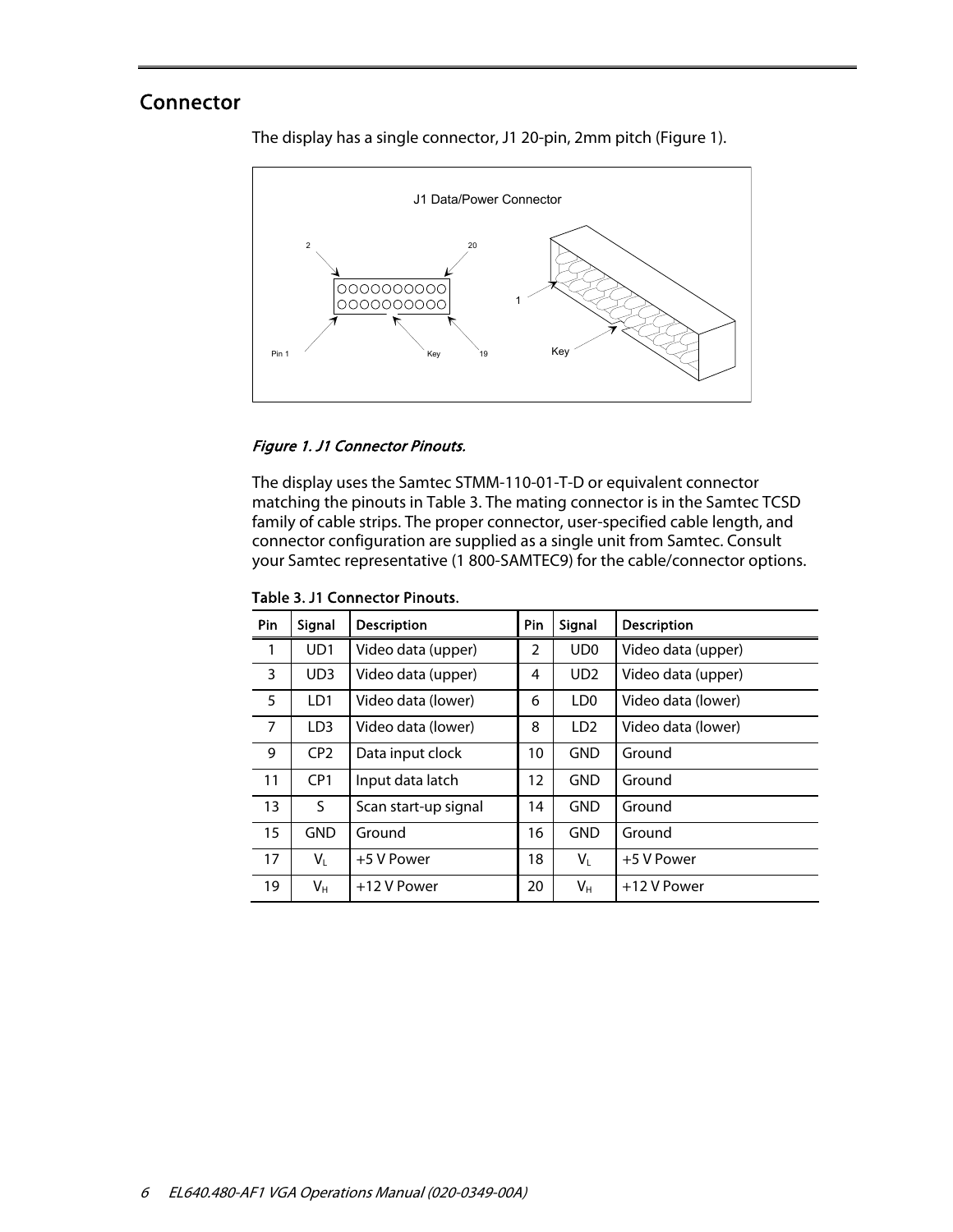### Interfacing

This dual scan LCD-type video interface provides a low cost, flexible method for controlling display brightness and power consumption. Many off-the-shelf chipsets are available for interfacing to flat panel displays. If your application does not require chip-level integration, there are many vendors that can supply board-level solutions for serial control, PC104, ISA, and many other interfaces.

Planar Application Note 116 summarizes some of the interfacing options that have been used in the past with EL VGA displays.

### Video Input Signals

The end of the top line of a frame is marked by S, scan start up signal as shown in Figure 2. The end of each row of data is marked by CP1 as shown in Figure 2 and Figure 3.

Input signals UD0 through UD3 contain the video data for the upper screen and signals LD0 through LD3 contain the data for the lower screen. For example, four pixels (UD3—UD0) are sent to row 1 at the same time as four pixels (LD0—LD3) are sent to row 241. This results in eight pixels sent on each cycle of video clock CP2. Pixel information is supplied from left to right and from top to bottom. Video data for one row is latched on the fall of CP1 (Figure 4).



Figure 2. Video Input Timing Diagram.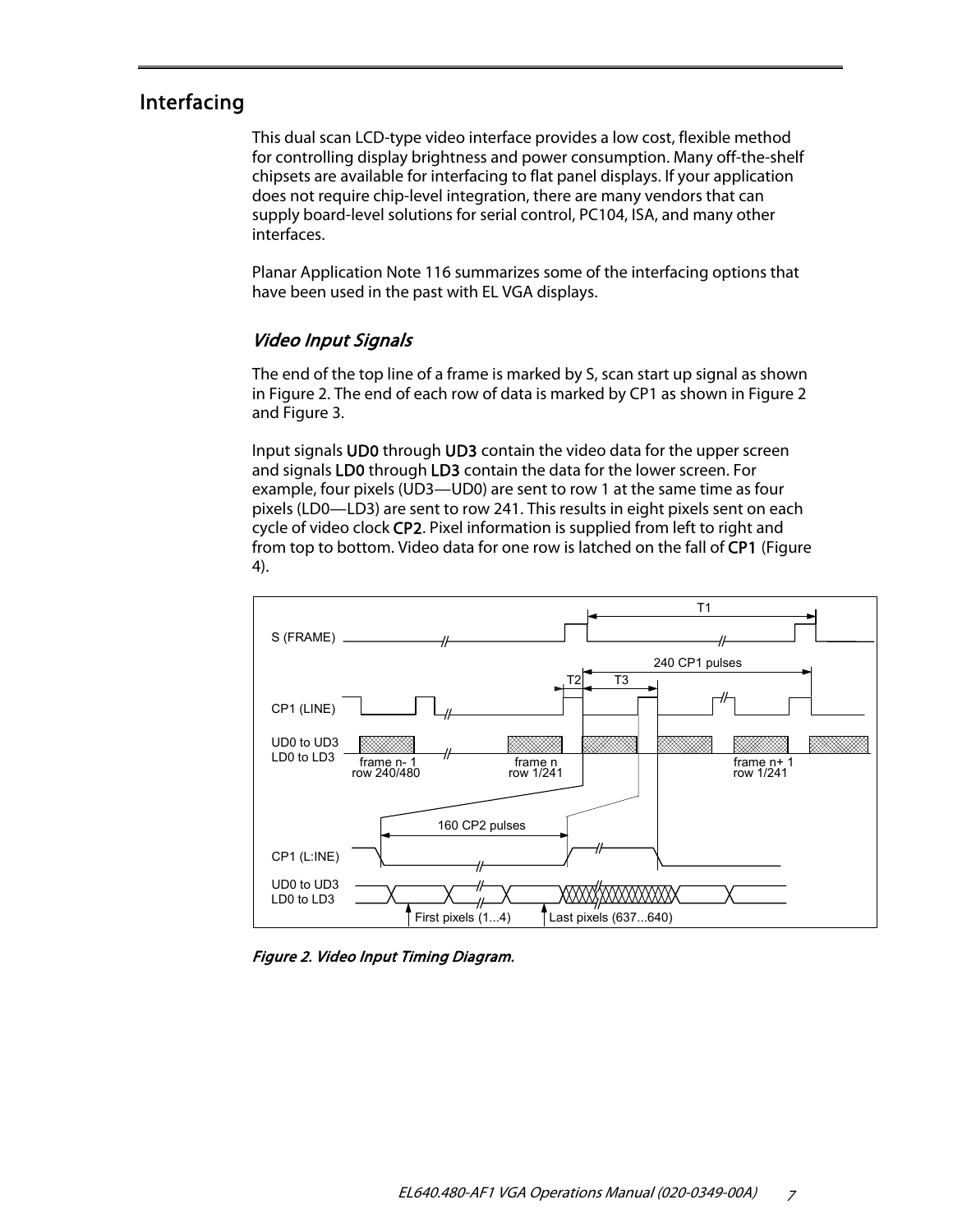Table 4. Video Input Timing.

| Symbol | Name              | Min  | Max | <b>Units</b> |
|--------|-------------------|------|-----|--------------|
| Т1     | Frame time        | 8.3  |     | ms           |
|        | Frame frequency   |      | 120 | Hz           |
| T2     | CP1 High time     | 60   |     | ns           |
| Тጓ     | <b>CP1 Period</b> | 34.5 |     | μs           |



Figure 3. Setup and Hold Timing Diagram.

|  |  | Table 5. Setup and Hold Timing. |  |
|--|--|---------------------------------|--|
|--|--|---------------------------------|--|

| Symbol | Name                                           | Min. | Max | Unit |
|--------|------------------------------------------------|------|-----|------|
| tS21   | CP1 allowance from CP2                         | 0    |     | ns   |
| tS12   | CP <sub>2</sub> allowance from CP <sub>1</sub> | 200  |     | ns   |
| tS3    | CP1 allowance to CP2                           | 50   |     | ns   |
| tSU    | Setup time                                     | 50   |     | ns   |
| tHOLD  | Hold time                                      | 40   |     | ns   |
| tR     | Rise time                                      |      | 30  | ns   |
| tF     | Fall time                                      |      | 30  | ns   |
| tCLK   | CP2 clock cycle                                | 154  |     | ns   |
| tCL    | CP2 clock low time                             | 60   |     | ns   |
| tCH    | CP2 clock high time                            | 60   |     | ns   |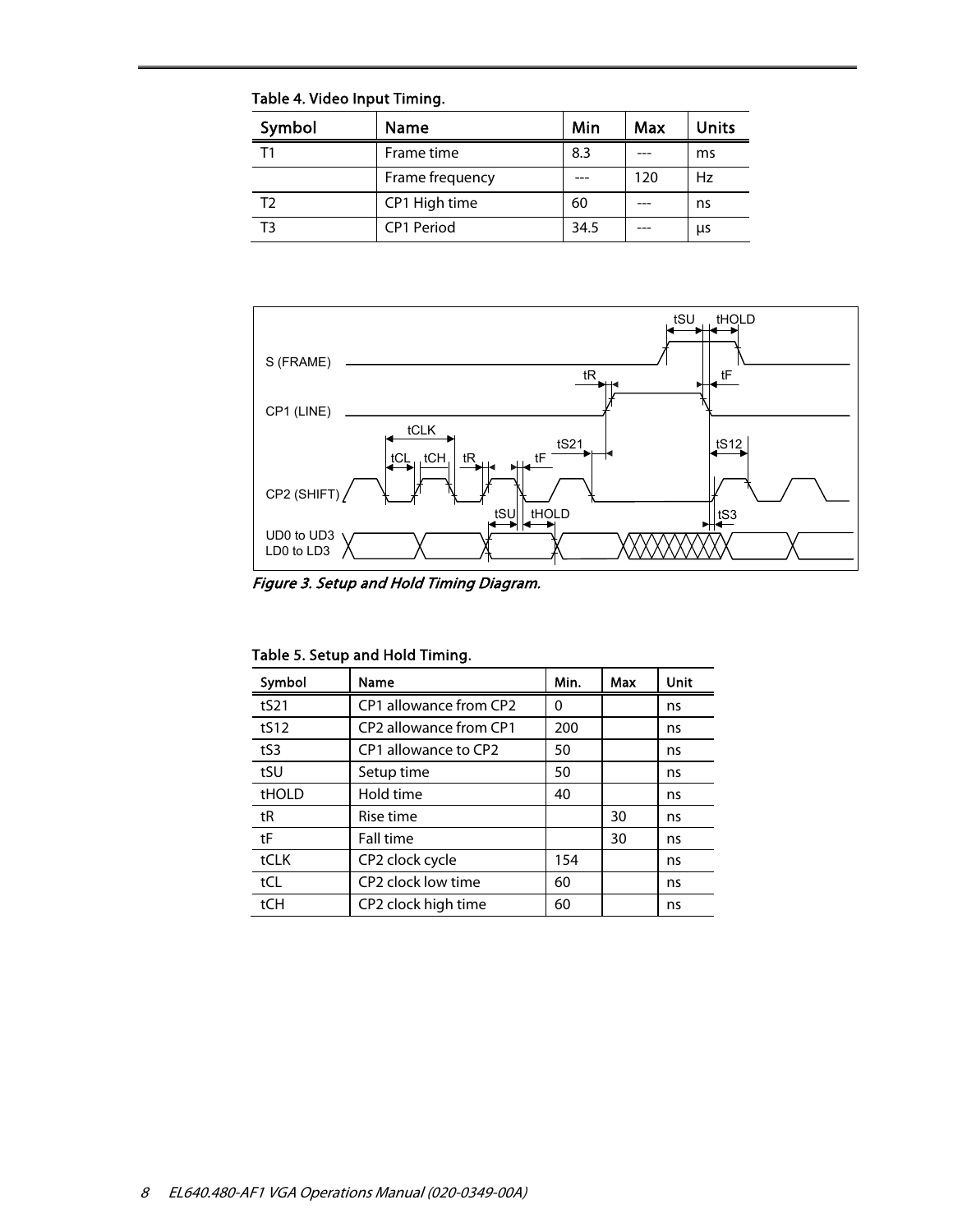

Figure 4. Data Format.

### Self-Test Mode

The display incorporates a self-test mode composed of a 1x2 checkerboard pattern that inverts every few seconds. The self-test mode is entered by applying power to the display with the S signal static. The display remains in this mode until two (2) low-to-high transitions of the S signal are detected. The display then enters and remains in normal (user video driven) operation as long as power is applied. To enter self-test mode again, the display must be reset by cycling the  $V_H$  power input.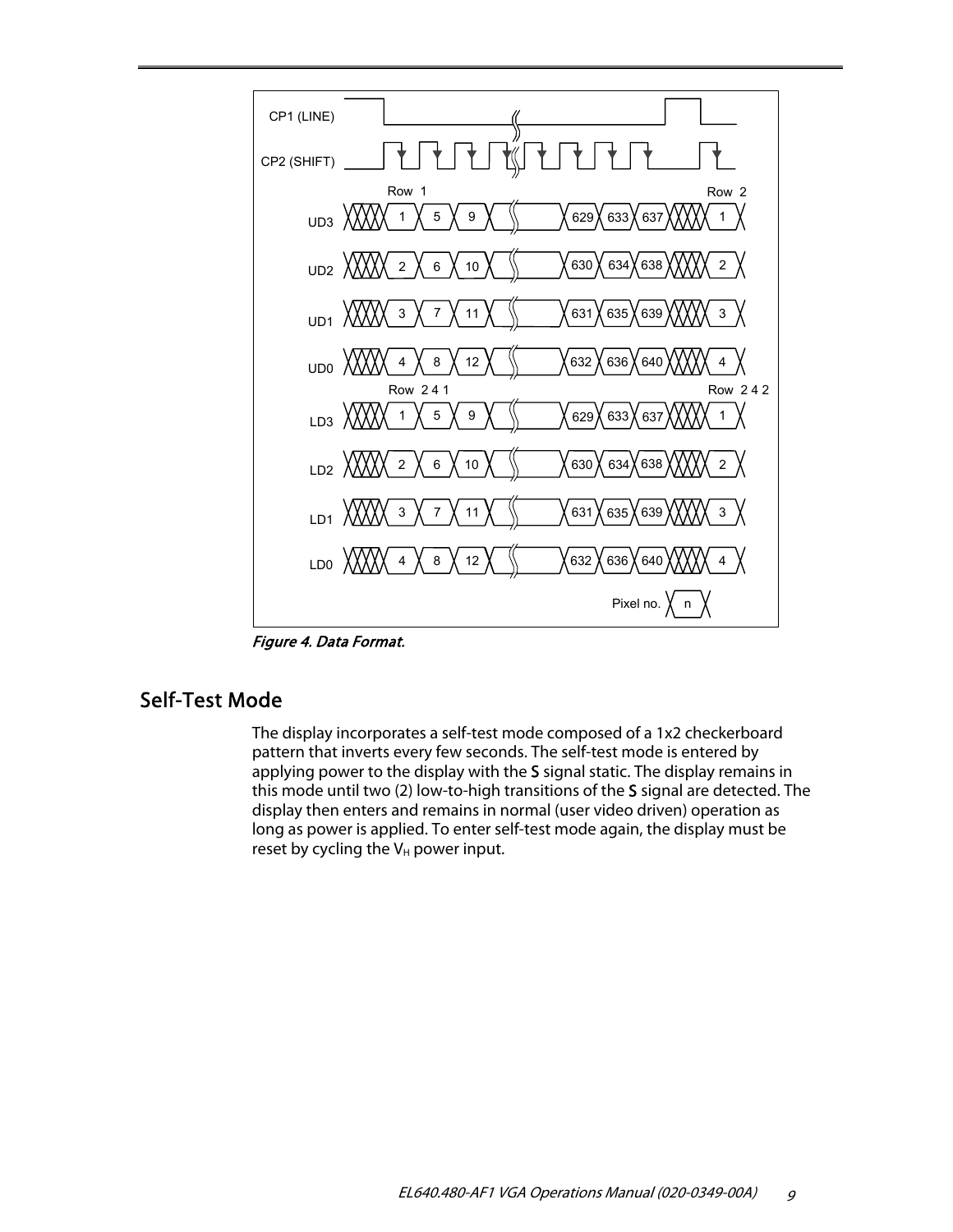### **Optical**

| Luminance                         |                         |                                                              |
|-----------------------------------|-------------------------|--------------------------------------------------------------|
| $L_{on}$ (areal), min             | 40.0 $\frac{c}{m^2}$    | Screen center, 120 Hz frame rate                             |
| $L_{on}$ (areal), typ             | 65.0 cd/m <sup>2</sup>  | Screen center, 120 Hz frame rate                             |
| $L_{\text{off}}$ (areal), max     | $0.2$ cd/m <sup>2</sup> | Center and four corners                                      |
| Non-uniformity                    |                         |                                                              |
| All pixels fully lit              | 35%                     | Maximum difference two of five points,<br>using the formula: |
|                                   |                         | LNU%= $[1-(min \, lum/max \, lum)] \times 100\%$             |
| Luminance Variation (Temperature) |                         |                                                              |
| Maximum                           | 15%                     | Across operating temperature range                           |
| <b>Luminance Variation (Time)</b> |                         |                                                              |
| Maximum                           | 20%                     | 10,000 hours at 25°C ambient                                 |
| <b>Viewing Angle</b>              |                         |                                                              |
| Minimum                           | $160^\circ$             |                                                              |
| <b>Contrast Ratio</b>             |                         |                                                              |
| Minimum                           | 19:1                    | @ 500 lux ambient, 120 Hz frame rate                         |
| Typical                           |                         |                                                              |

#### Table 6. Optical Characteristics.

### Dimming

The scan rate dimming feature allows the brightness of the display to be lowered proportionally by reducing the scan rate. Scan rate dimming is performed within the application by lowering the scan rate of the video input signals. Because brightness is proportional to refresh rate, the display can be dimmed by adding pauses between every horizontal period.

The lowest possible frame rate (brightness) is dependent on the perceived flicker of the displayed image, but will most likely be around 60 Hz. For more information on scan/frame rate dimming please see Planar Application Note 120.

### Generating Grayscales

Some applications may benefit by using grayscales. The AF1 has a maximum frame rate frequency of 120 Hz. Using the higher frame rate, combined with flat panel controllers designed for this faster display, it is possible to generate usable grays through frame rate control and dithering. Video controllers from manufacturers such as C&T and Epson use these methods with proprietary algorithms to generate grayscales.

The response time of ICEBrite displays is much faster than LCDs, therefore not all possible grayscales generated by the video controller are actually usable. Many of the grayscales may flicker or swim. Careful testing is necessary to select appropriate grayscales for an application, especially when the ICEBrite displays are driven at less than their maximum frame rate.

For additional information, refer to Planar Application Note 119 or contact Planar's Application Engineers.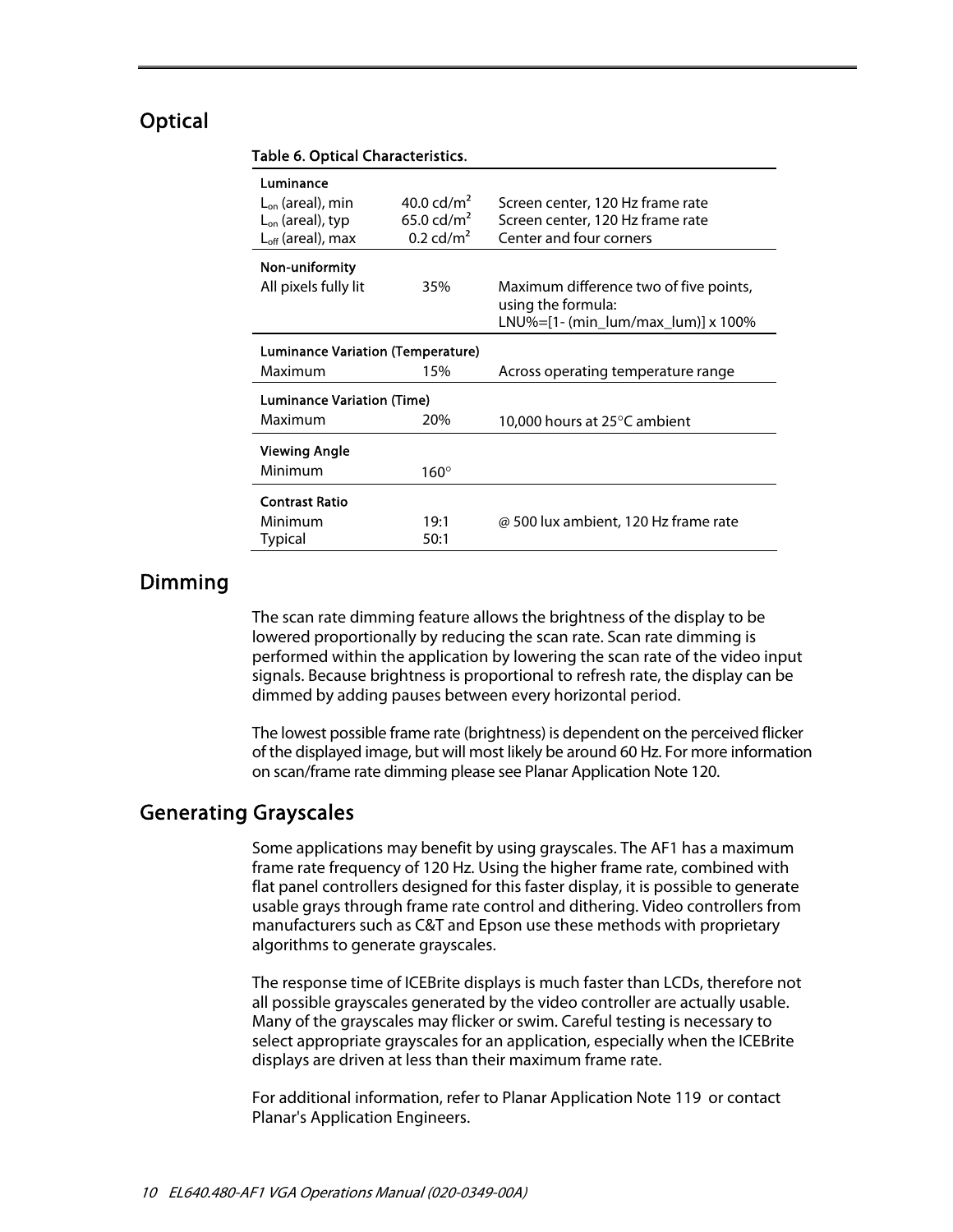# Reliability

The MTBF (mean time between failure) is a minimum of 50,000 hours at 25°C ambient, except for performance characteristics with an otherwise specified life expectancy.

# Safety and EMI

The display will not inhibit the end product from obtaining these certifications:

| Safety | UL544, IEC950                             |
|--------|-------------------------------------------|
| EMI    | FCC Part 15/J, Class B<br>EN55022 Level B |

## Environmental

| Table 7. Environmental Characteristics. |                          |                             |
|-----------------------------------------|--------------------------|-----------------------------|
| <b>Temperature</b>                      |                          |                             |
| Operating                               | -5 to +55 $^{\circ}$ C   |                             |
| Non-Operating                           | $-40$ to $+75^{\circ}$ C |                             |
| <b>Operating Survival</b>               | $-20$ to $+65^{\circ}$ C |                             |
| <b>Humidity</b>                         |                          |                             |
| Non-condensing                          | 93% RH max, @ 40°C       | per IEC 68-2-3.             |
| <b>Altitude</b>                         |                          |                             |
| Operating                               | 0 to 5 km $(16k ft)$     | per IEC 68-2-13.            |
| Non-Operating                           | 0 to 18 km (58k ft)      |                             |
| <b>Vibration</b>                        |                          |                             |
| Random                                  | 0.05 g <sup>2</sup> /Hz  | ASD level, 20-500 Hz per    |
|                                         |                          | IEC 68-2-36, test Fdb       |
| <b>Shock</b>                            |                          |                             |
| Half sine wave                          | 100 g, 4 ms              | 18 (3 each, 6 surfaces) per |
|                                         |                          | IEC 68-2-27, test Ea        |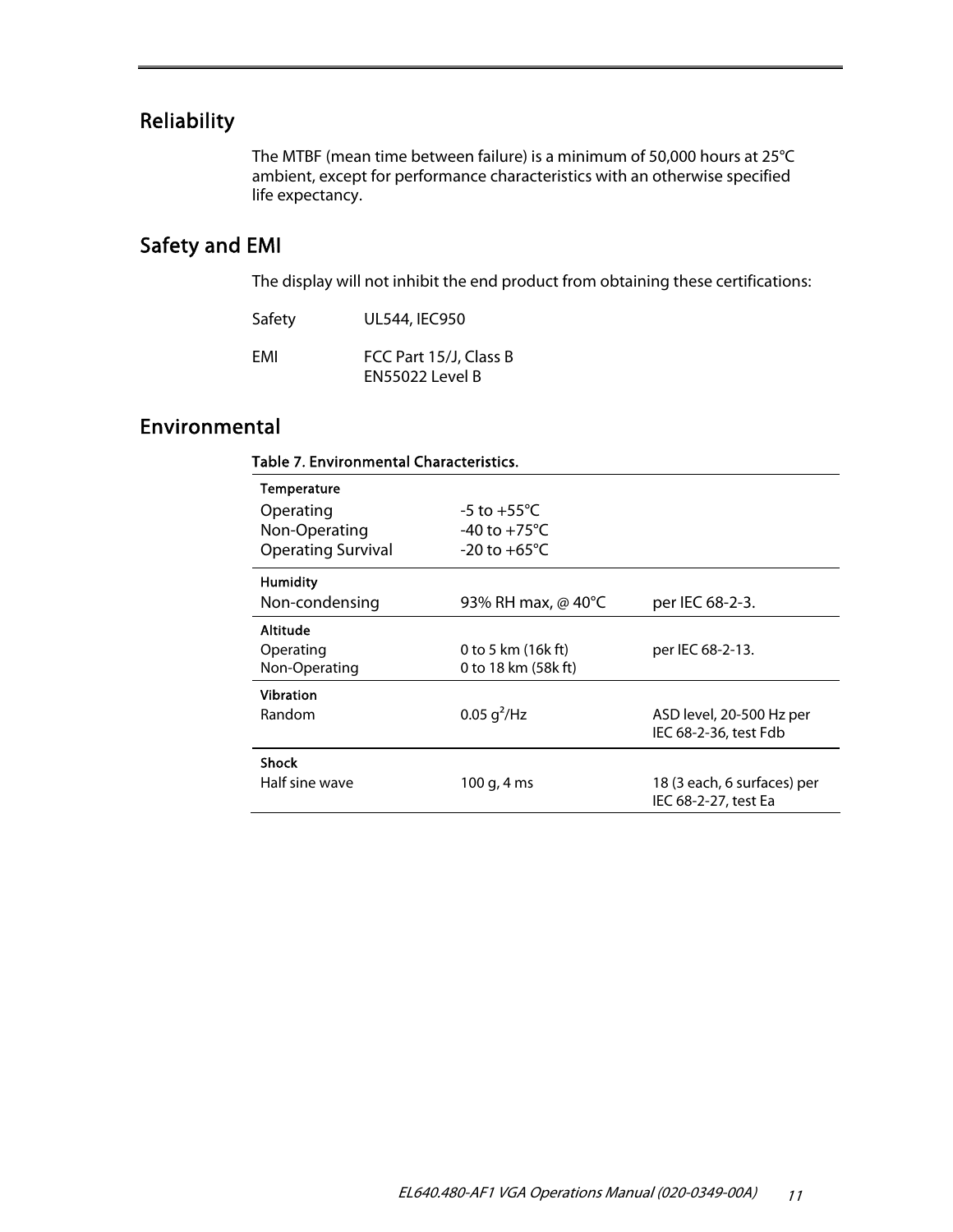# Mechanical Characteristics

#### Table 8. Weight and Dimensions

| Weight (maximum)   | 300q                               |
|--------------------|------------------------------------|
| Display Size       | 182.3 x 128.6 (W x H)              |
| Display Depth      | 20.0                               |
| <b>Active Area</b> | $129.3 \times 97.0$ (W $\times$ H) |
| <b>Fill Factor</b> | 58%                                |
| Pixel Pitch        | (W x H) 202 x .202                 |
| Pixel Size         | $.154$ x $.154$ (W x H)            |

All dimensions (except weight) are in mm.

# Component Envelope

Figures 5 illustrates the distance components extend behind the display. Tall components do not necessarily fill this area. Planar reserves the right to relocate components within the constraints of the component's envelope without prior customer notification. For this reason, Planar advises users to design enclosure components to be outside the component envelope.



Dimensions in are millimeters; inches in brackets. Tolerances unless otherwise stated,  $\pm$ 0.2 mm Connector is shown from the back side.

Figure 5. EL640.480 AF1 Dimensions.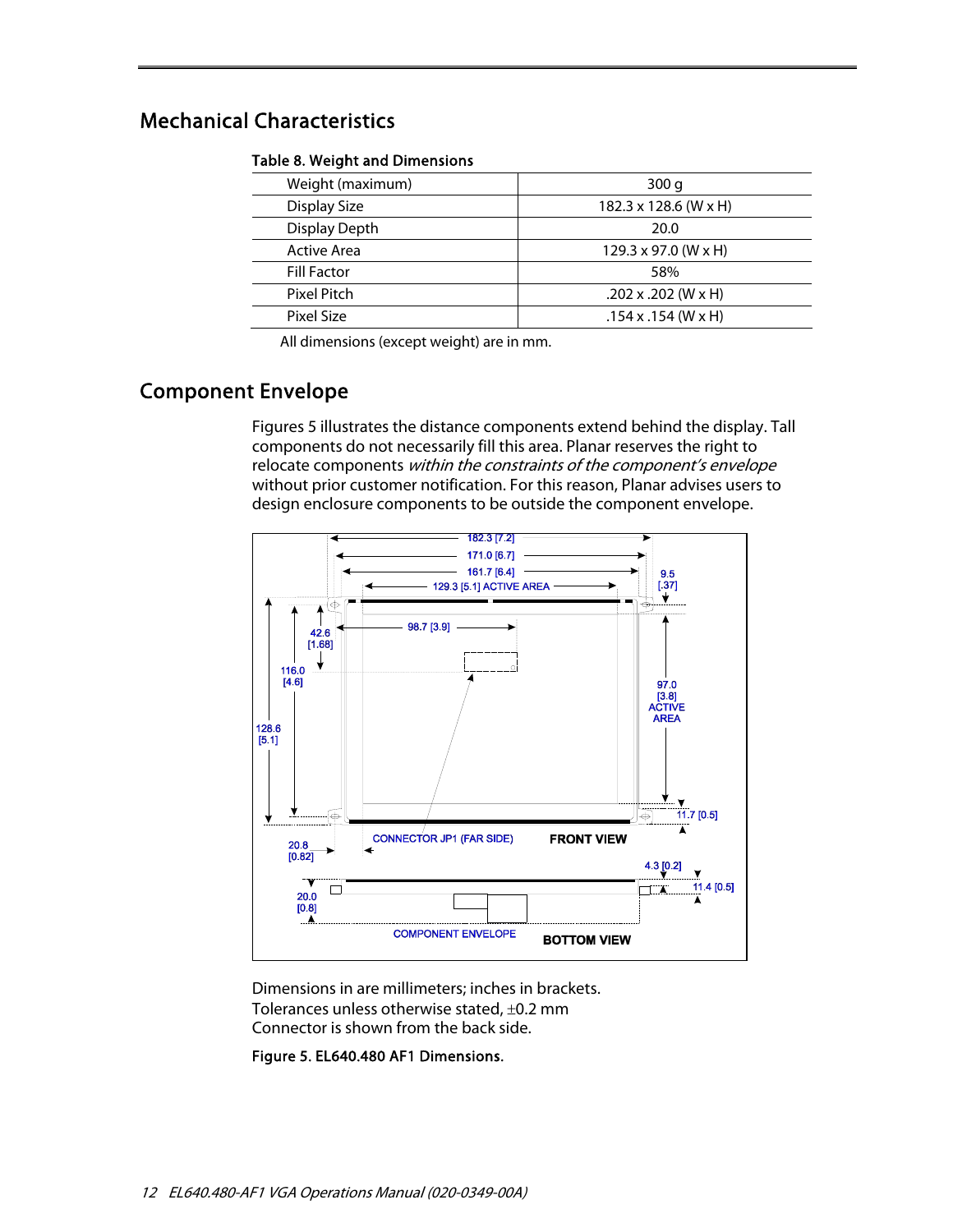# **Description of Warranty**

Seller warrants that the Goods will conform to published specifications and be free from defects in material for 12 months from delivery. To the extent that Goods incorporate third-party-owned software, Seller shall pass on Seller's licensor's warranty to Buyer subject to the terms and conditions of Seller's license.

Warranty repairs shall be warranted for the remainder of the original warranty period. Buyer shall report defect claims in writing to Seller immediately upon discovery, and in any event, within the warranty period. Buyer must return Goods to Seller within 30 days of Seller's receipt of a warranty claim notice and only after receiving Seller's Return Goods Authorization. Seller shall, at its sole option, repair or replace the Goods.

If Goods were repaired, altered or modified by persons other than Seller, this warranty is void. Conditions resulting from normal wear and tear and Buyer's failure to properly store, install, operate, handle or maintain the Goods are not within this warranty. Repair or replacement of Goods is Seller's sole obligation and Buyer's exclusive remedy for all claims of defects. If that remedy is adjudicated insufficient, Seller shall refund Buyer's paid price for the Goods and have no other liability to Buyer.

All warranty repairs must be performed at Seller's authorized service center using parts approved by Seller. Buyer shall pay costs of sending Goods to Seller on a warranty claim and Seller shall pay costs of returning Goods to Buyer. The turnaround time on repairs will usually be 30 working days or less. Seller accepts no added liability for additional days for repair or replacement.

If Seller offers technical support relating to the Goods, such support shall neither modify the warranty nor create an obligation of Seller. Buyer is not relying on Seller's skill or judgment to select Goods for Buyer's purposes. Seller's software, if included with Goods, is sold as is, and this warranty is inapplicable to such software.

SELLER DISCLAIMS ALL OTHER WARRANTIES, EXPRESS OR IMPLIED, INCLUDING BUT NOT LIMITED TO, IMPLIED WARRANTIES OF MERCHANTABILITY AND FITNESS FOR A PARTICULAR PURPOSE.

# **Ordering Information**

| <b>Product</b>   | <b>Part Number</b> | <b>Description</b>                                                     |
|------------------|--------------------|------------------------------------------------------------------------|
| EL640.480-AF1    | 996-0270-00        | 6.4" diagonal, 640x480 VGA display<br>-5 to 55°C operating temperature |
| EL640.480-AF1 AG | 996-0270-01        | EL640.480-AF1 with anti-glare coating                                  |

Design and specifications are subject to change without notice.

Planar Systems continues to provide optional, and in many cases custom, features to address the specific customer requirements. Consult Planar Sales for pricing, lead time and minimum quantity requirements.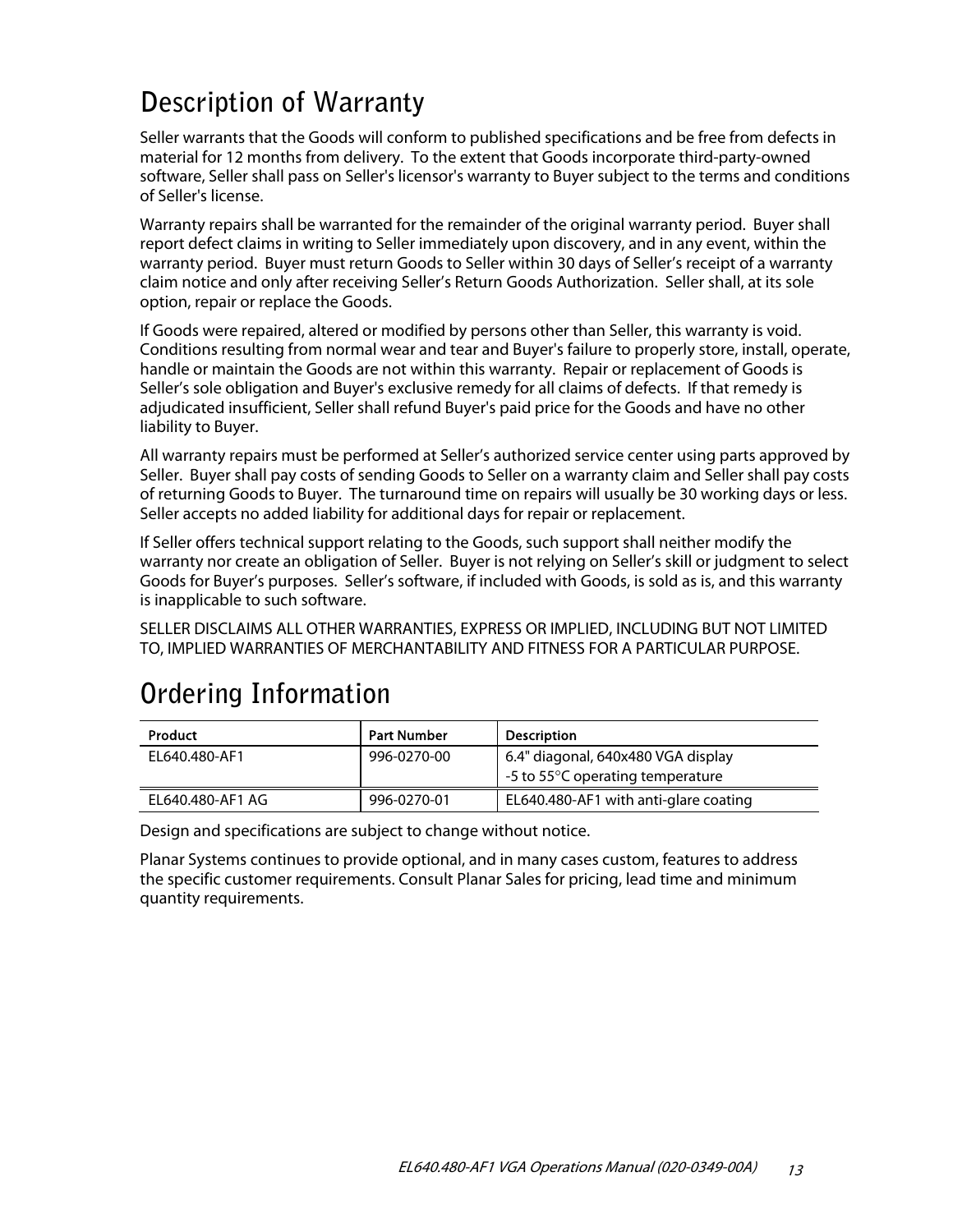# **Support and Service**

Planar Systems, Inc. is a US company based in Beaverton, Oregon and Espoo, Finland, with a worldwide sales distribution network. Full application engineering support and service are available to make the integration of Planar displays as simple and quick as possible for our customers.

RMA Procedure: For a *Returned Material Authorization* number, please contact Planar Systems, Inc. with the model number(s) and serial number(s). When returning goods for repair, please include a brief description of the problem, and mark the outside of the shipping container with the RMA number.